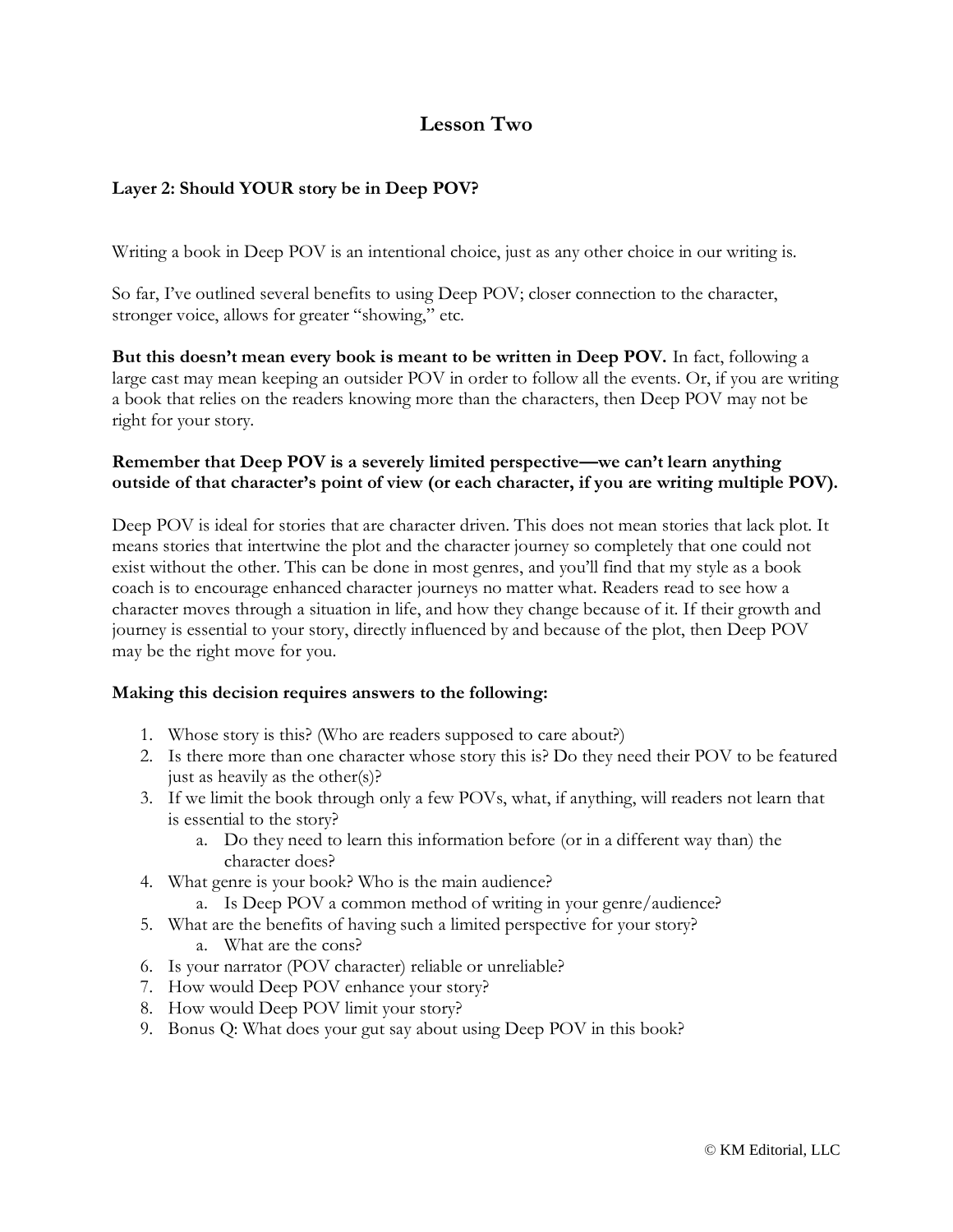If you write a story in Deep POV, it's unlikely that working in a less limited or omniscient POV will in small increments will feel right for your story. The ones in which this is most common is thriller/suspense/mystery—when we see inside the villain's POV.

However, outside of that, it's ideal to limit the number of POV characters in your novel. We use Deep POV not only to create a strong character voice and connection to the reader, but to offer a limited view point of the story. The more POVs we have, the less intimate a story may feel.



## **Homework**

For your homework, **I want you to pick one of your stories in progress,** especially one that you are on the fence about POV-wise; whether it's already written in deep POV, needs to be changed to it, or you just have no idea yet.

#### **Then, answer the following questions:**

- 1. Whose story is this? (Who are readers supposed to care about?)
- 2. Is there more than one character whose story this is? Do they need their POV to be featured just as heavily as the other(s)?
- 3. If we limit the book through only a few POVs, what, if anything, will readers not learn that is essential to the story?
	- a. Do they need to learn this information before (or in a different way than) the character does?
- 4. What genre is your book? Who is the main audience?
	- a. Is Deep POV a common method of writing in your genre/audience?
- 5. What are the benefits of having such a limited perspective for your story?
	- a. What are the cons?
- 6. Is your narrator (POV character) reliable or unreliable?
- 7. How would Deep POV enhance your story?
- 8. How would Deep POV limit your story?
- 9. Bonus Q: What does your gut say about using Deep POV in this book?

\*If you are having trouble doing this homework on your own WIP, then grab a book you are familiar with and answer these questions.

#### **What is the consensus? Should your story be in Deep POV? And how many POV characters are absolutely necessary?**

Your end result here doesn't mean this is the only choice for your work. It's just to get you to think about the reasoning for or against using Deep POV and when it is essential.